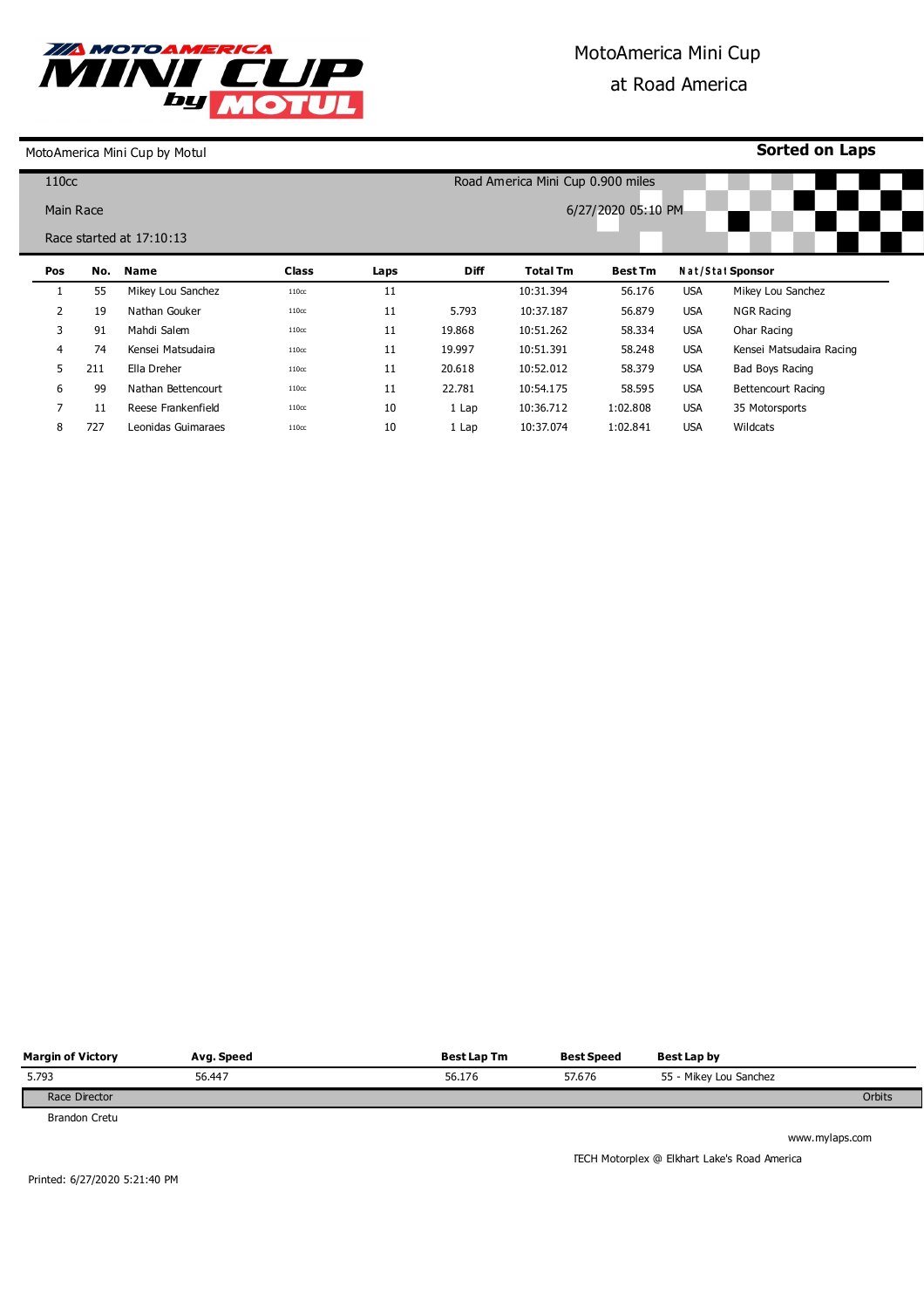

## MotoAmerica Mini Cup at Road America

MotoAmerica Mini Cup by Motul

**Sorted on Laps**

| 160 <sub>cc</sub> |     |                          |              | Road America Mini Cup 0.900 miles |             |                 |                |            |                             |  |
|-------------------|-----|--------------------------|--------------|-----------------------------------|-------------|-----------------|----------------|------------|-----------------------------|--|
| <b>Main Race</b>  |     |                          |              | 6/27/2020 05:30 PM                |             |                 |                |            |                             |  |
|                   |     | Race started at 17:29:10 |              |                                   |             |                 |                |            |                             |  |
|                   |     |                          |              |                                   |             |                 |                |            |                             |  |
| Pos               | No. | <b>Name</b>              | <b>Class</b> | Laps                              | <b>Diff</b> | <b>Total Tm</b> | <b>Best Tm</b> |            | Nat/Stat Sponsor            |  |
| $\mathbf{1}$      | 92  | Rossi Moor               | 160cc        | 10                                |             | 9:05.627        | 53.888         | <b>USA</b> | ForzaGP Snipers Junior Team |  |
| 2                 | 55  | Mikey Lou Sanchez        | 160cc        | 10                                | 5.636       | 9:11.263        | 54.002         | <b>USA</b> | Mikey Lou Sanchez           |  |
| 3                 | 58  | Logan Cunnison           | 160cc        | 10                                | 14.443      | 9:20.070        | 55.097         | <b>USA</b> | Speeddemon Racing           |  |
| 4                 | 9   | Jesse James Shedden      | 160cc        | 10                                | 14.943      | 9:20.570        | 54.935         | <b>USA</b> | American Racing Team        |  |
| 5                 | 12  | <b>Travis Horn</b>       | 160cc        | 10                                | 15.141      | 9:20.768        | 54.535         | <b>USA</b> | American Racing Team        |  |
| 6                 | 13  | Jayden Fernandez         | 160cc        | 10                                | 16.570      | 9:22.197        | 55.452         | <b>USA</b> | Fernandez Racing            |  |
| 7                 | 25  | Alexander Enriquez       | 160cc        | 10                                | 17.011      | 9:22.638        | 55.472         | <b>USA</b> | California Mini Grand Prix  |  |
| 8                 | 9x  | Matthew Chapin           | 160cc        | 10                                | 24.294      | 9:29.921        | 55.713         | <b>USA</b> | O'Hare Racing               |  |
| 9                 | 74  | Kensei Matsudaira        | 160cc        | 10                                | 30.645      | 9:36.272        | 56.779         | <b>USA</b> | Kensei Matsudaira Racing    |  |
| 10                | 10  | Emiliano Arciniega       | 160cc        | 10                                | 31.151      | 9:36.778        | 56.586         | MEX        | Monkey Ranch USA            |  |
| 11                | 66  | Haydn Meng               | 160cc        | 10                                | 48.473      | 9:54.100        | 57.475         | <b>USA</b> | Celtic HSBK Racing          |  |
| 12                | 19  | Juliana Fernandez        | 160cc        | 10                                | 48.494      | 9:54.121        | 57.683         | <b>USA</b> | Fernandez Racing            |  |
| 13                | 24  | Chris Clark              | 160cc        | 10                                | 49.227      | 9:54.854        | 58.091         | <b>USA</b> | Chris Clark Racing          |  |
| 14                | 69  | Hayden Miller            | 160cc        | 10                                | 55.030      | 10:00.657       | 58.567         | <b>USA</b> | Miller Racing               |  |
| 15                | 7   | Matthew Siniscalchi      | 160cc        | 9                                 | 1 Lap       | 8:50.828        | 57.939         | <b>USA</b> | 7MjSracing                  |  |
| 16                | 17  | Keagan Brown             | 160cc        | 9                                 | 1 Lap       | 8:50.906        | 57.631         | <b>USA</b> | Keagan                      |  |
| 17                | 33  | Eli Banish               | 160cc        | 9                                 | 1 Lap       | 9:02.670        | 58.509         | <b>USA</b> | FORZA GP SNIPERS Junior Tea |  |
| 18                | 17x | Carson King              | 160cc        | 9                                 | 1 Lap       | 9:05.925        | 57.912         | <b>USA</b> | Royalty Racing              |  |
| 19                | 57  | Evan Lamb                | 160cc        | 9                                 | 1 Lap       | 9:06.465        | 58,870         | <b>USA</b> | <b>Black Sheep Racing</b>   |  |
| 20                | 40  | Maclain Drucker          | 160cc        | 9                                 | 1 Lap       | 9:17.744        | 1:00.295       | <b>USA</b> | MD Racing/ModoBag           |  |
|                   |     |                          |              |                                   |             |                 |                |            |                             |  |
| Not classified    |     |                          |              |                                   |             |                 |                |            |                             |  |
| <b>DNF</b>        | 11  | Chase Black              | 160cc        | 10                                | <b>DNF</b>  | 9:36.641        | 56.510         | <b>USA</b> | Eleven Motorsports          |  |
| <b>DNF</b>        | 521 | Parker Miller            | 160cc        | $\overline{7}$                    | <b>DNF</b>  | 9:55.655        | 59.240         | <b>USA</b> | Miller Racing               |  |
|                   |     |                          |              |                                   |             |                 |                |            |                             |  |

| <b>Margin of Victory</b> | Avg. Speed | <b>Best Lap Tm</b> | <b>Best Speed</b> | Best Lap by     |        |
|--------------------------|------------|--------------------|-------------------|-----------------|--------|
| 5.636                    | 59.381     | 53.888             | 60.125            | 92 - Rossi Moor |        |
| Race Director            |            |                    |                   |                 | Orbits |

Brandon Cretu

www.mylaps.com

TECH Motorplex @ Elkhart Lake's Road America

Printed: 6/27/2020 5:45:30 PM